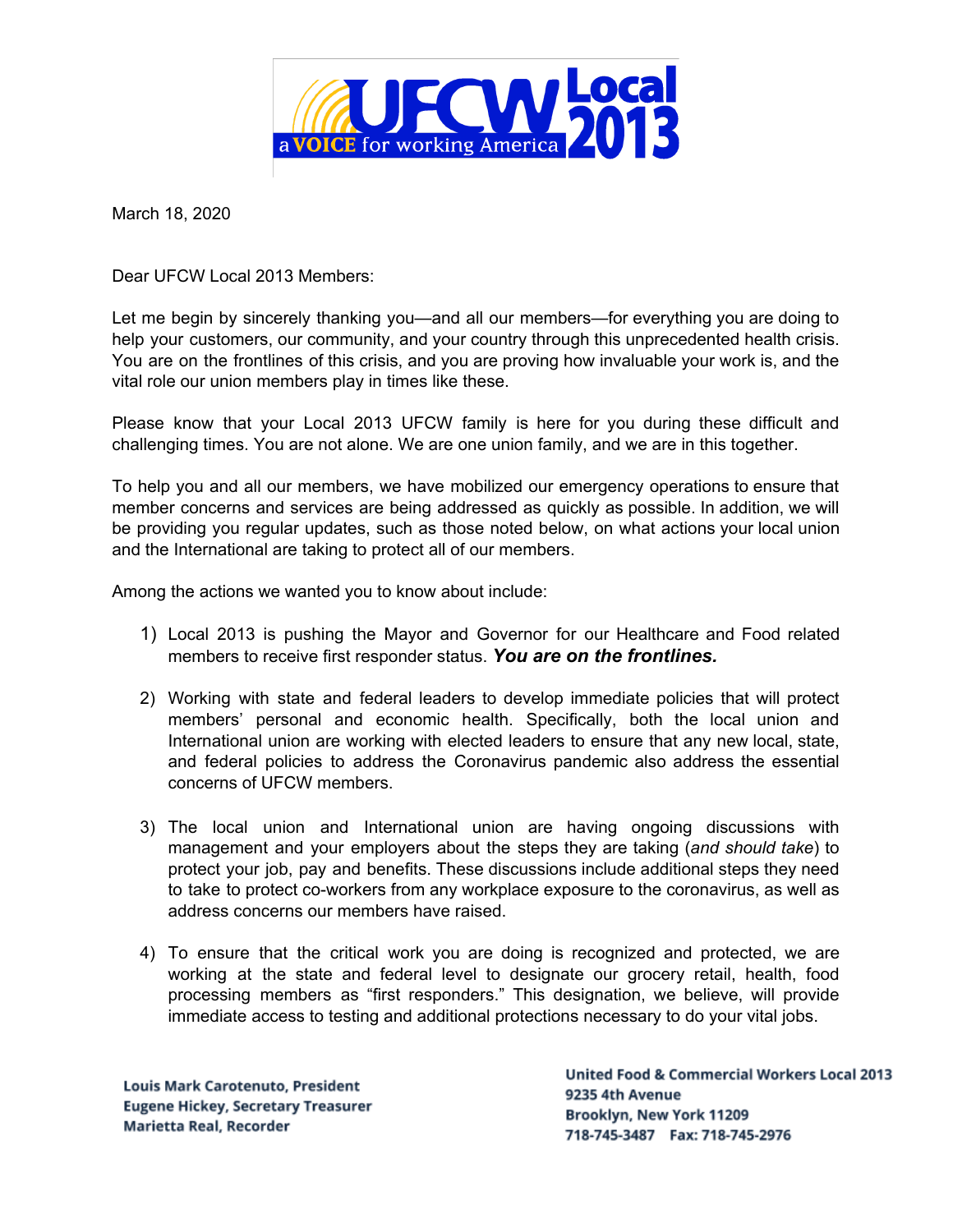

- 5) To ensure that all our members are aware of any critical updates about this coronavirus pandemic, we are asking you to **please text "Prepared" to 83071**. These alerts will provide you invaluable updates throughout this crisis, so we will be encouraging all of our members to sign up as quickly as possible.
- 6) To make you aware of the protective measures recommended by the Center for Disease Control (CDC), we will be posting key information on our local union and International union websites.
- 7) To help ensure your safety, we are strongly encouraging all of our members to reach out to us at718-745-3487 if they have any workplace concerns about their personal health or workplace safety. It is essential that we hear of these concerns from you so we can address them with your employer as quickly as possible.

With respect to your health, and the health of your loved ones, it is essential that we all take smart steps to protect ourselves. For example, if you show any symptoms of the coronavirus, which include fever, dry cough, and shortness of breath, you should immediately call your healthcare provider. To find out additional information of what you can and should do to protect yourself, please visit CDC.gov.

On a more personal level, I know that these are incredibly stressful days for you and all members of our union family. During such trying moments, we want you to know that your union will be here for you. As difficult as the days ahead may be, we will get through this together.

Thank you again for all the work you are doing, and please do not forget to sign up for text alerts by texting "Prepared" to 83071.

Stay safe,

Sincerely and fraternally,

*Louis Mark Carotenuto, President*

UFCW Local 2013

Louis Mark Carotenuto, President **Eugene Hickey, Secretary Treasurer Marietta Real, Recorder** 

**United Food & Commercial Workers Local 2013** 9235 4th Avenue Brooklyn, New York 11209 718-745-3487 Fax: 718-745-2976